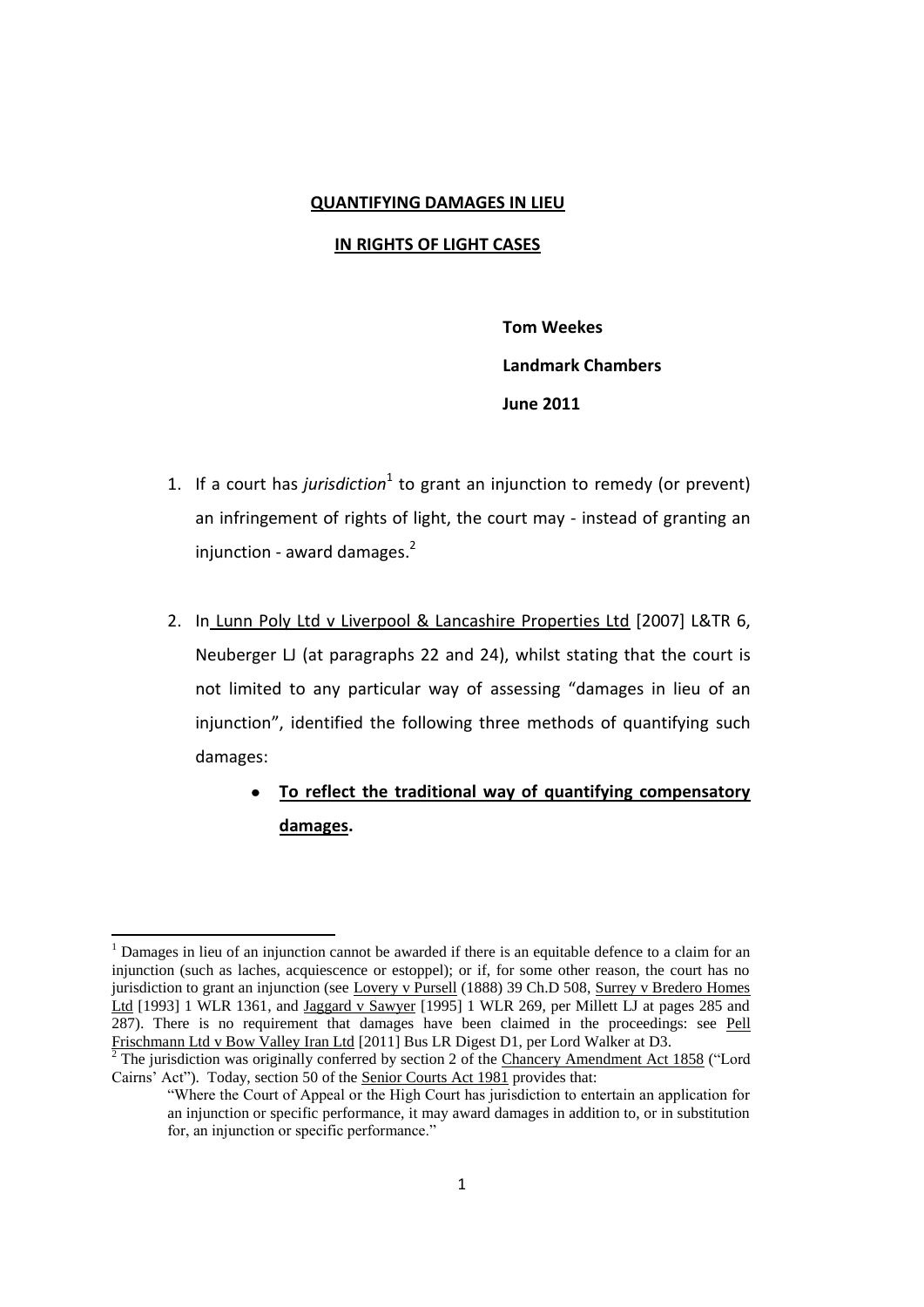- **"Negotiating damages"**. Namely in a rights of light case the "reasonable price" that the dominant owner might have extracted in return for a relaxation of the rights of light so as to enable the development to be undertaken lawfully.
- **An account -** requiring, in a rights of light case, the payment of a sum equivalent to the profit that the developer was able to make as a result of being able to carry out the development in a manner that interfered with the rights of light.
- 3. An account can now be excluded. In Forsyth-Grant v Allen [2008] EWCA Civ 505, [2008] Env LR 41 an account was claimed as a remedy for an infringement to rights of light. The cause of action for a right of light infringement lies in nuisance. The Court of Appeal held, by a majority<sup>3</sup>, that an account is not an available remedy in nuisance. An account of profits is a different remedy to an award of damages. And, at least hitherto, an account been awarded only where: (i) the defendant was in a fiduciary (or quasi-fiduciary) relationship with the claimant (the rationale being that a fiduciary ought to be acting for the beneficiary and so the beneficiary should be put in the same position as if the fiduciary had done so); or (ii) where the defendant had unlawfully made some use of the claimant's property - e.g. in cases of trespass to land, conversion of chattels, and copyright or trademark infringements.

<sup>3</sup> Patten J and Mummery LJ. Toulson LJ left open whether, in an appropriate case, an account of profits could be awarded as a remedy in nuisance. The learned judge said, at paragraph 47, that: "Having rejected [counsel's] general proposition that [an account of profits] is available as [of] course on facts such as the present, I would leave open the question whether a

restitutionary award may be available on the facts of a particular case of nuisance, given the developing state of the law, because it seems to me better that any such question should be addressed in the light of the particular features said to justify that remedy in the particular case. If it be that the law does develop in such a way as to make such relief available in an appropriate case, I am satisfied that this is not such a case."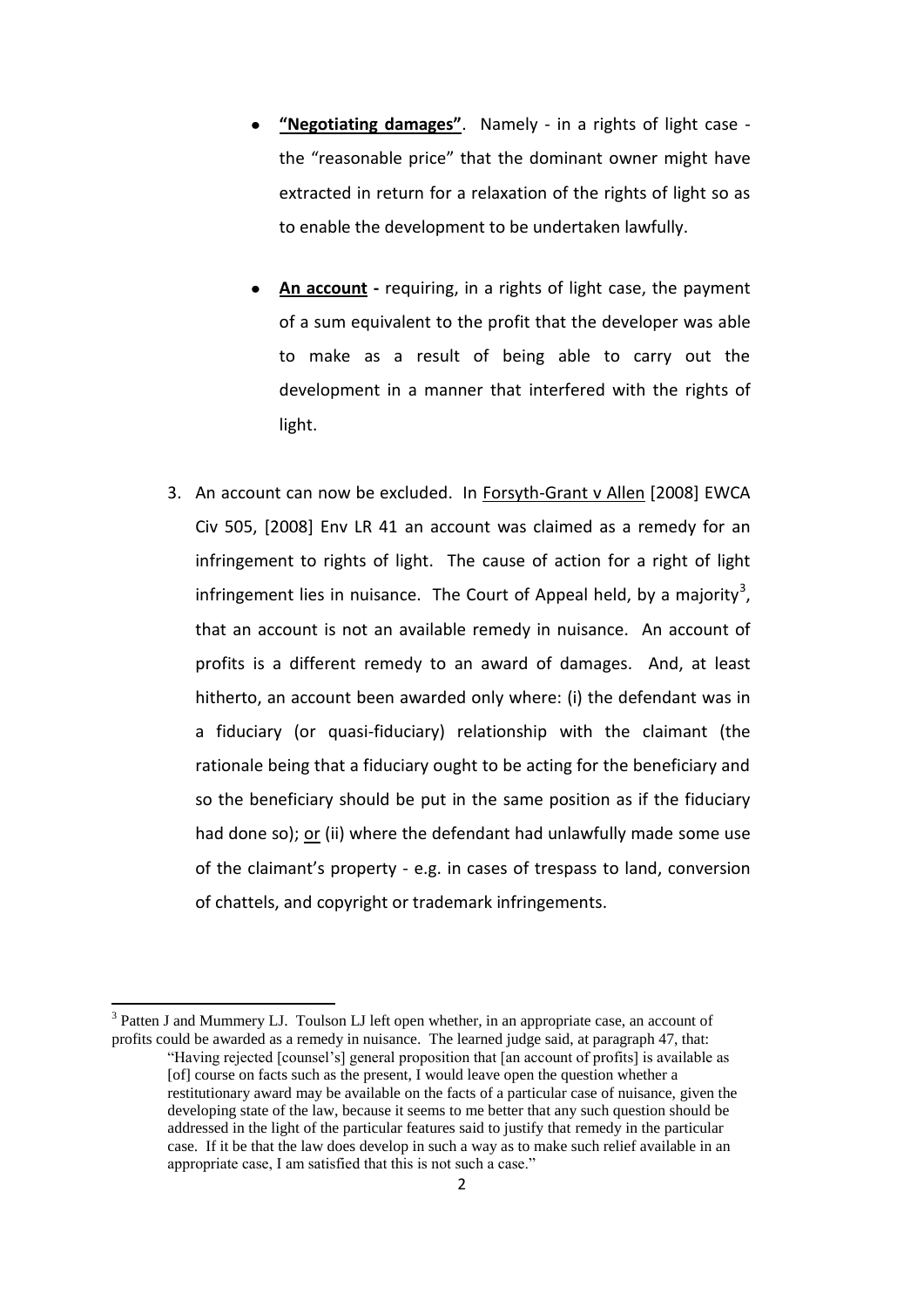- 4. Accordingly, at least in most cases, the choice for the court, in a rights of light case, when quantifying damages in lieu will be between: (i) assessing damages using the conventional method for quantifying compensatory damages; and (ii) awarding (what Neuberger LJ referred to as) "negotiating damages".
- 5. The choice over which method to adopt will depend upon what is the "just response" to the (actual or threatened) interference: see World Wide Fund for Nature v World Wrestling Fedn [2007] Bus LR 1252, per Chadwick LJ at page 1282.
- 6. However, typically<sup>4</sup>, a court, when awarding damages in lieu in a rights of light case, will award "negotiating damages".
- 7. The starting point of the modern law<sup>5</sup> concerning "negotiating damages" is the famous case of Wrotham Park Estate Co Ltd v Parkside Homes Ltd [1974] 1 WLR 798 (which has led to such damages sometimes being referred to as "*Wrotham Park* damages"). A developer, Parkside Homes, built some houses on a plot situated on a housing estate in breach of a restrictive covenant prohibiting developments other than in accordance with plans approved by the estate owner. Brightman J refused to grant an injunction requiring the demolition of the houses: the demolition of the houses would have been an "unpardonable waste". Instead, the judge awarded damages in lieu. The defendants (being the developer

 $4 \text{ In } \frac{\text{Forsyth-Grant}}{\text{Start}}$  (supra) the court, unusually, refused to grant "negotiating damages". That was because, before the development was undertaken, the dominant owner refused the developer's offer to enter into negotiations over the payment of compensation. Toulson LJ said at paragraph 39 that:

<sup>&</sup>quot;In the present case there was every reason not to give the [owner of the hotel] compensation on the basis of what she could have bargained for, because the [developer] had been willing to bargain but she had refused his invitation to do so. Since she refused that opportunity I cannot see, as a matter of justice, why she should be entitled to any greater remedy for the infringement of her rights to light than damages for loss which she actually suffered as a result of the infringement...".

<sup>&</sup>lt;sup>5</sup> This method of quantifying damages dates from mid-nineteenth century cases relating to unauthorised mining - the "wayleave" cases: see Martin v Porter (1839) 5 M&W 351, Jegon v Vivion (1871) LR 6 Ch App 742 and Phillips v Homfray (1871) LR6 Ch App 770.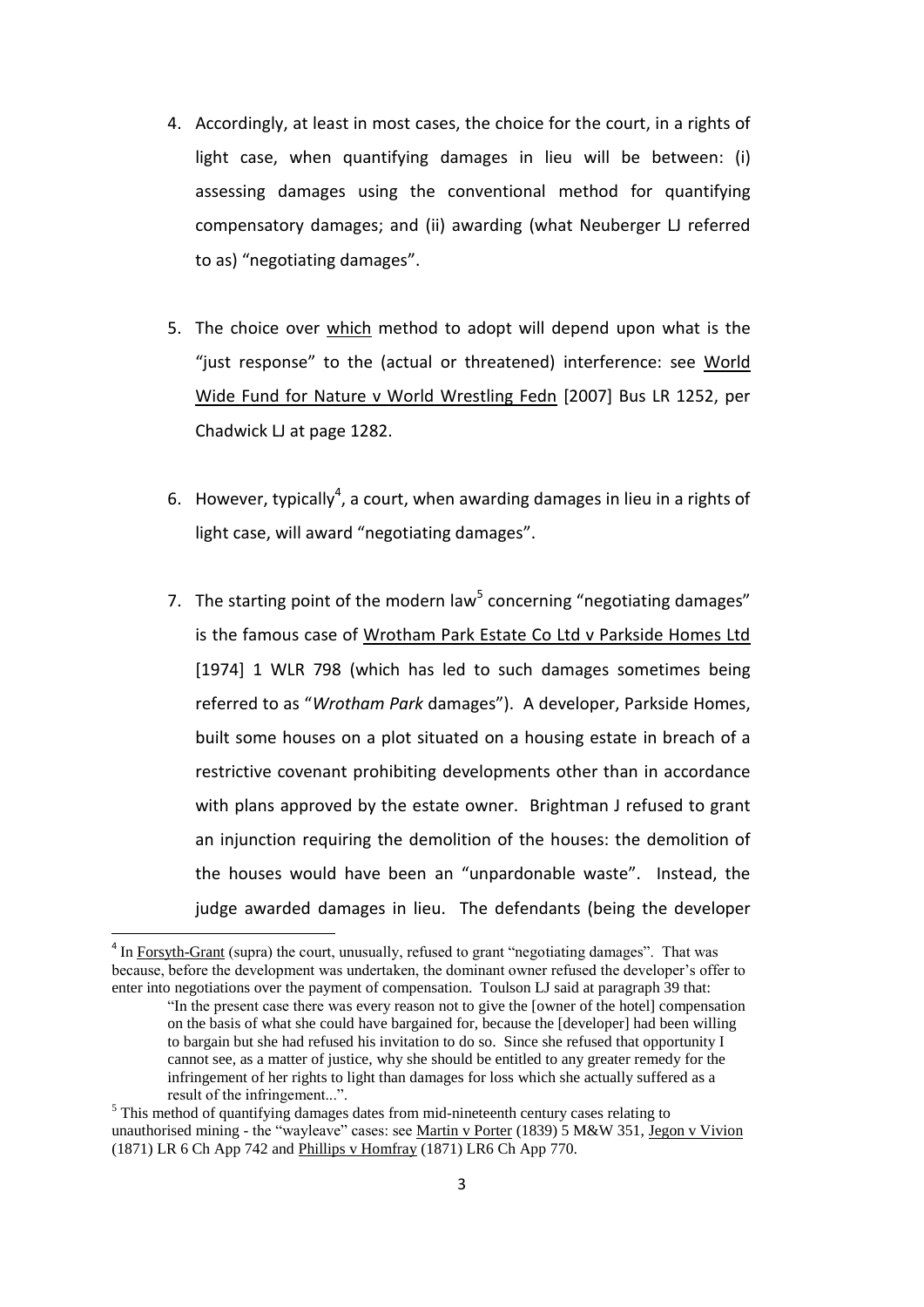and the purchasers of the houses) argued that only nominal damages should be awarded on the ground that the breach of covenant had not - "by one farthing" - diminished the value of the estate.

8. Brightman J held that an award of only nominal damages would not be a fair outcome. At page 815, the learned judge said that:

> "...the general rule would be to measure damages by reference to that sum which would place the plaintiffs in the same position as if the covenant had not been broken. Parkside and the individual purchasers could have avoided breaking the covenant in two ways. One course would have been not to develop the...site. The other course would have been for Parkside to have sought from the plaintiffs a relaxation of the covenant. On the facts of this particular case the plaintiffs, rightly conscious of their obligations towards existing residents, could clearly not have granted any relaxation, but for present purposes I must assume that it could have been induced to do so. **In my judgment a just substitute for a mandatory injunction would be such sum of money as might reasonably have been demanded by the plaintiffs from Parkside as a** *quid pro quo* **for relaxing the covenant.**"

9. In a rights of light case, "negotiating damages" will be quantified as equivalent to such sum as might reasonably have been demanded by the dominant owner for releasing the rights of light to the extent required to enable the developer lawfully (i.e. without any rights of light infringement) to carry out the development<sup>6</sup>.

 $6$  If there are several people enjoying the rights of light, it is necessary to: (i) identify the sum that could reasonably have been demanded by all those with the rights to light; and (ii) allocating an appropriate proportion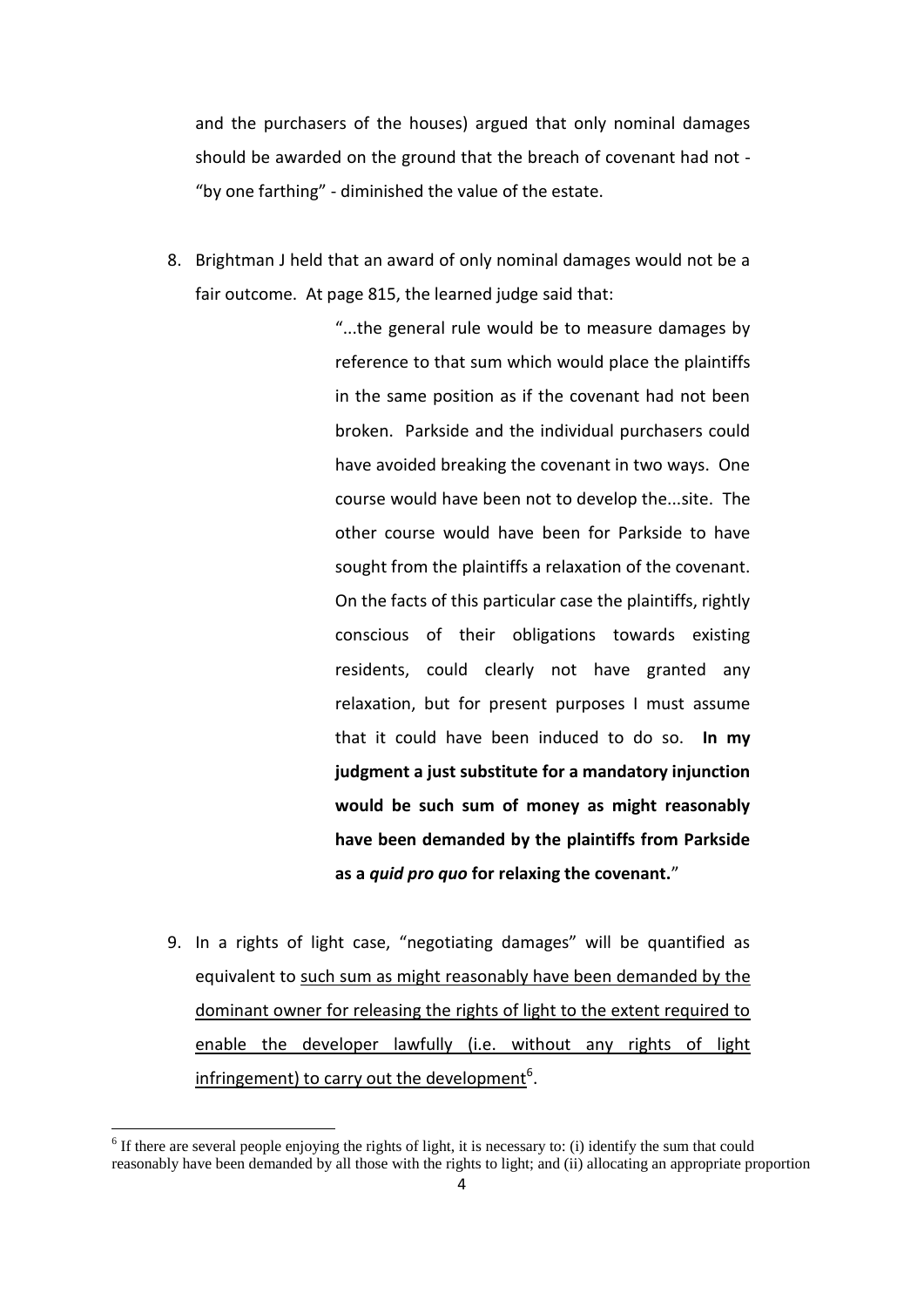- 10. The object of the exercise is not, at least in any conventional sense, to compensate the claimant for any financial losses that he has suffered. In particular, the court is not concerned with compensating the claimant for any financial losses that he has, in fact, suffered from having lost an opportunity to negotiate a premium in return for the relaxation of the rights of light: in contrast to the exercise under discussion, a "loss of chance" case requires the court, amongst other things, to assess the likelihood that the claimant would, in fact, have taken the opportunity to negotiate the premium<sup>7</sup>. Instead, the court attempts, in an objective sense, to identify the value of right to an injunction that will never be granted; or, to put it another way, the fair price that could have been extracted for the release of the right to an injunction. The process is similar to identifying a market value, albeit in circumstances where there is no market but only a single seller and buyer.
- 11. To assist the court in the task of establishing the value of the injunction that will not be granted, the courts have found it helpful to imagine a hypothetical negotiation between the dominant owner and the developer over the amount of the premium that the dominant owner might have demanded for the release of the rights of light to the required extent.

## **Assumptions to be made about the hypothetical negotiation**

of that sum to the claimant or claimants (see Small v Oliver & Saunders (Developments) Ltd [2006] 3 EGLR 141, per Mark Herbert QC (sitting as a Deputy High Court Judge) at paragraph 90).

<sup>&</sup>lt;sup>7</sup> In  $\frac{\text{Lane v O'Brien Homes}}{2004}$  EWHC 303 (QB), David Clark J said at paragraph 22 that: "Assessing damages on the Wrotham Park basis is not, in my view, the same thing as awarding damages for the loss of a chance, when a two-stage assessment has to be made: first, of the value of the potential benefit lost as a result of the relevant wrong and, secondly, of the degree of probability that this benefit would have accrued but for the wrong. Awarding damages for the loss of that bargaining power does not involve this two-stage approach."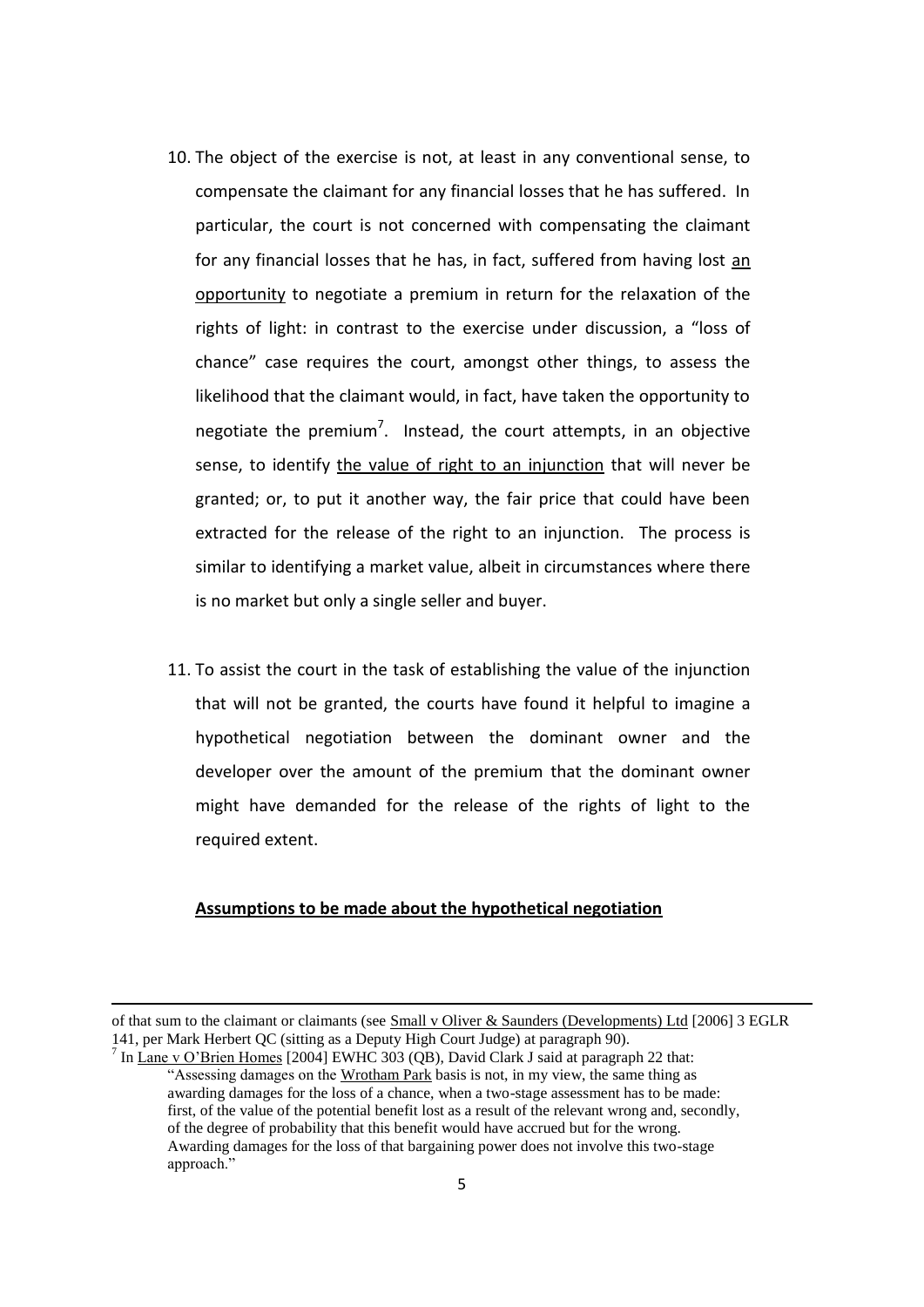12. The authorities, whilst emphasising that there are no rigid rules $^8$  (and although the authorities are not, in all respects, consistent), have, in recent years, fleshed out the approach that the court should take when considering the "hypothetical negotiation".

### Parties to the hypothetical negotiation

- 13. To what extent should the parties to the hypothetical negotiation be taken to share the characteristics of the actual dominant owner and servient owner?
- 14. Given that the object of the exercise is to identify, in an objective sense, the value of an injunction that will never be granted, the parties to the hypothetical negotiation must each be assumed to be reasonable people who would, following a negotiation, settle on a fair figure for the price of releasing the rights of light to the required extent. That is why, in Wynn-Jones v Bickley [2006] EWHC 1991 (Ch), HHJ Hodge QC (sitting as a Judge of the High Court) said, at paragraph 15, that the court should ignore:

"...the positions and characteristics of the actual parties involves in the dispute, save to the extent that those positions and characteristics were inherent in the position of the hypothetical parties to the negotiation".

15. So, whilst the parties to the hypothetical negotiation should be taken to share some of the general characteristics of the actual parties (the servient owner should, for example, be assumed to share the actual servient owner's characteristics as, say, a professional developer or a (rich or poor) owner-occupier), the parties to the hypothetical negotiations should not be taken to share any "personal agendas" of the

 $\overline{\phantom{a}}$ 

<sup>&</sup>lt;sup>8</sup> See, for example, Lunn Poly (supra), per Neuberger LJ at paragraph 33, and the WWF, per Peter Smith J respecially his reference to "the flexibility of the court as to the calculation of the damages under the Wrotham principle when applied to the facts of the case."),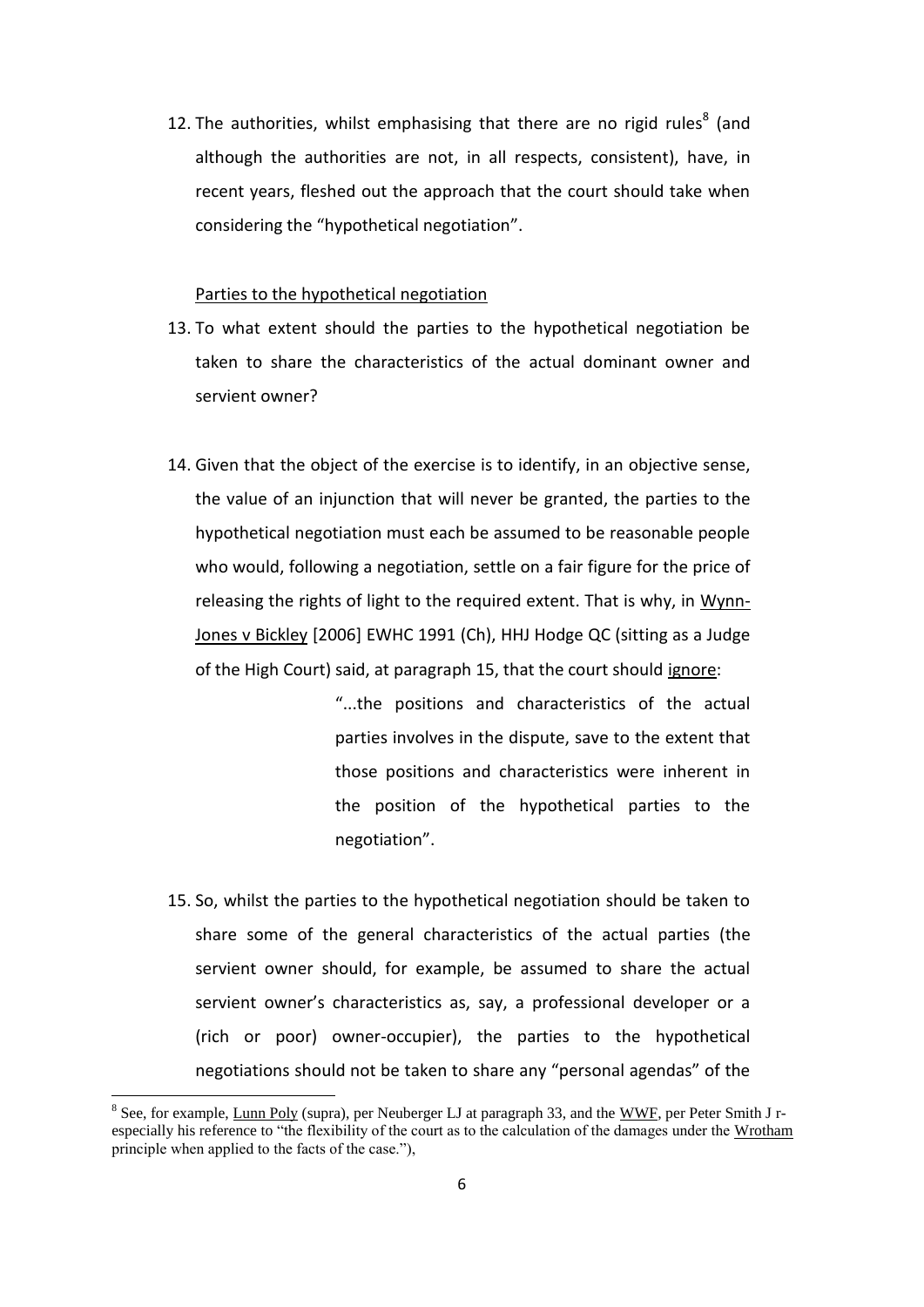actual parties. Nor should they be taken to share characteristics or predispositions of the actual parties that would make them more or less likely successfully to exploit any bargaining position that they might have<sup>9</sup>. Instead, each of the parties to the hypothetical negotiation "are to be assumed to act reasonably" $10$ . The dominant owner should be assumed to be "a willing seller, but only at a proper price"; the developer should to be taken to be "a willing buyer, wanting to acquire the right...and prepared to pay a proper price but not a large ransom"; and it should be assumed that "the parties would proceed on common ground, put forward their best points and take into account the other side's best points"<sup>11</sup>.

16. Having said that, the stance taken by actual parties during any communications or negotiations can provide evidence of the likely attitude of the hypothetical parties: see Lunn Poly Ltd v Liverpool & Lancashire Properties Ltd [2007] L&TR 6, per Neuberger LJ at paragraph 32 and Tamares Ltd v Fairpoint Properties Ltd (No.2) [2007] 1 WLR  $2173^{12}$ .

## Date of the hypothetical negotiation

17. When is the hypothetical negotiation to be taken to have been conducted?

<sup>&</sup>lt;sup>9</sup> In <u>HKRUK II (CHC) Ltd v Heaney</u> [2010] EWHC 2245 (Ch), HHJ Langan QC, in quantifying damages in lieu (in the alternative to his grant of an injunction to remedy a rights of light infringement), was wrong to reduce his award on the ground that it was "unlikely that [the actual dominant owner] would have pushed hard in negotiations".

<sup>&</sup>lt;sup>10</sup> Pell Frishmann Ltd v Bow Valley Iran Ltd [2011] Bus LR Digest D1, per Lord Walker at page D4. <sup>11</sup> See AMEC Developments Ltd v Jury's Hotel Management (UK) Ltd [2002] TCLR 13, per Anthony Mann QC (sitting as a Deputy High Court Judge) at paragraph 35.

 $12$  In Tamares the Court had regard to the fact that the servient owner's right to light surveyor, unwisely, had in open correspondence sent to the servient owner's right to light surveyor a calculation of a potential buy-out of a right to light in which he assumed that the share of the profit would be one-third.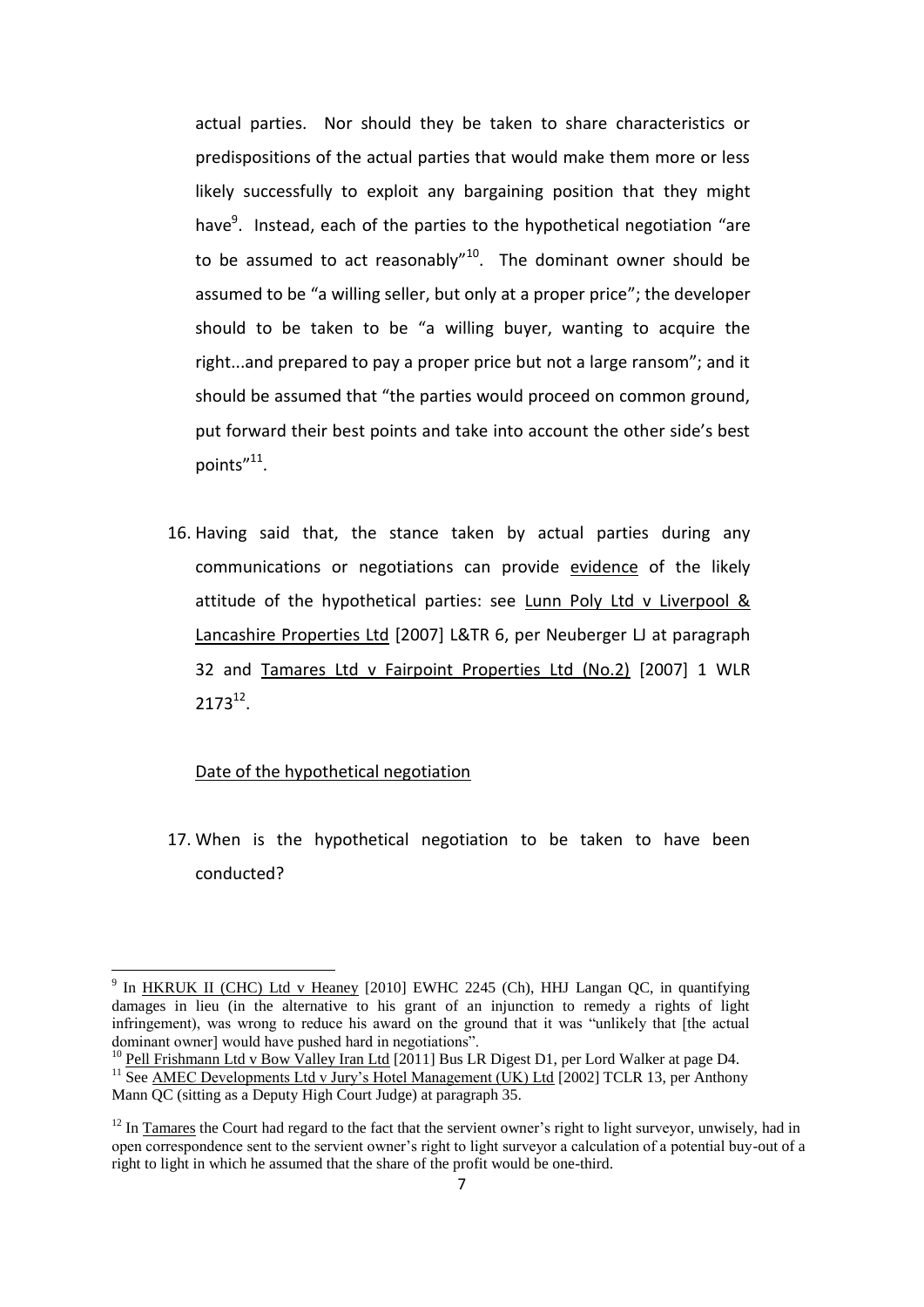- 18. The assumed date of the hypothetical negotiation can have a significant effect on its outcome. Generally, a dominant owner might be expected to prefer a later date for the hypothetical negotiation: the more advanced the developer's plans the more likely the dominant owner will be to have him "over a barrel". However, when property prices are falling and that is reducing the anticipated profitability of the development, the dominant owner will prefer an earlier valuation date.
- 19. There is no inflexible rule. However, at least generally, the hypothetical negotiation will be taken to have taken place on date on which the parties would, had they acted reasonably, have chosen to conduct the negotiation. Usually, that will be assumed to be before building works commence. In Heaney (supra), the judge said (at paragraph 89):

"Reasonable people want to know at an early date where they stand, and a reasonable developer does not risk his money on works which he may be ordered to pull down"<sup>13</sup>.

## Form that the negotiation will take

- 20. If there are "spoils" to be yielded from being able to infringe rights of light, the court is likely to assume that the negotiation would take the form of an argument about how those spoils should be split between the dominant owner and the servient owner.
- 21. If the servient owner is a for-profit-developer, the dominant owner will be assumed to want a share of the anticipated profits of being able to

<sup>&</sup>lt;sup>13</sup> See also Lane v O'Brien Homes [2004] EWHC 303 (OB), per David Clarke J at paragraph  $24 - (in the)$ context of a case in which a collateral contract imposed a limitation on the number of houses per plot): "the relevant time is the time at which the defendants would have sought to be released from their contractual commitment to build no more than three new houses on the land: namely the time at which the planning permission for four had been granted".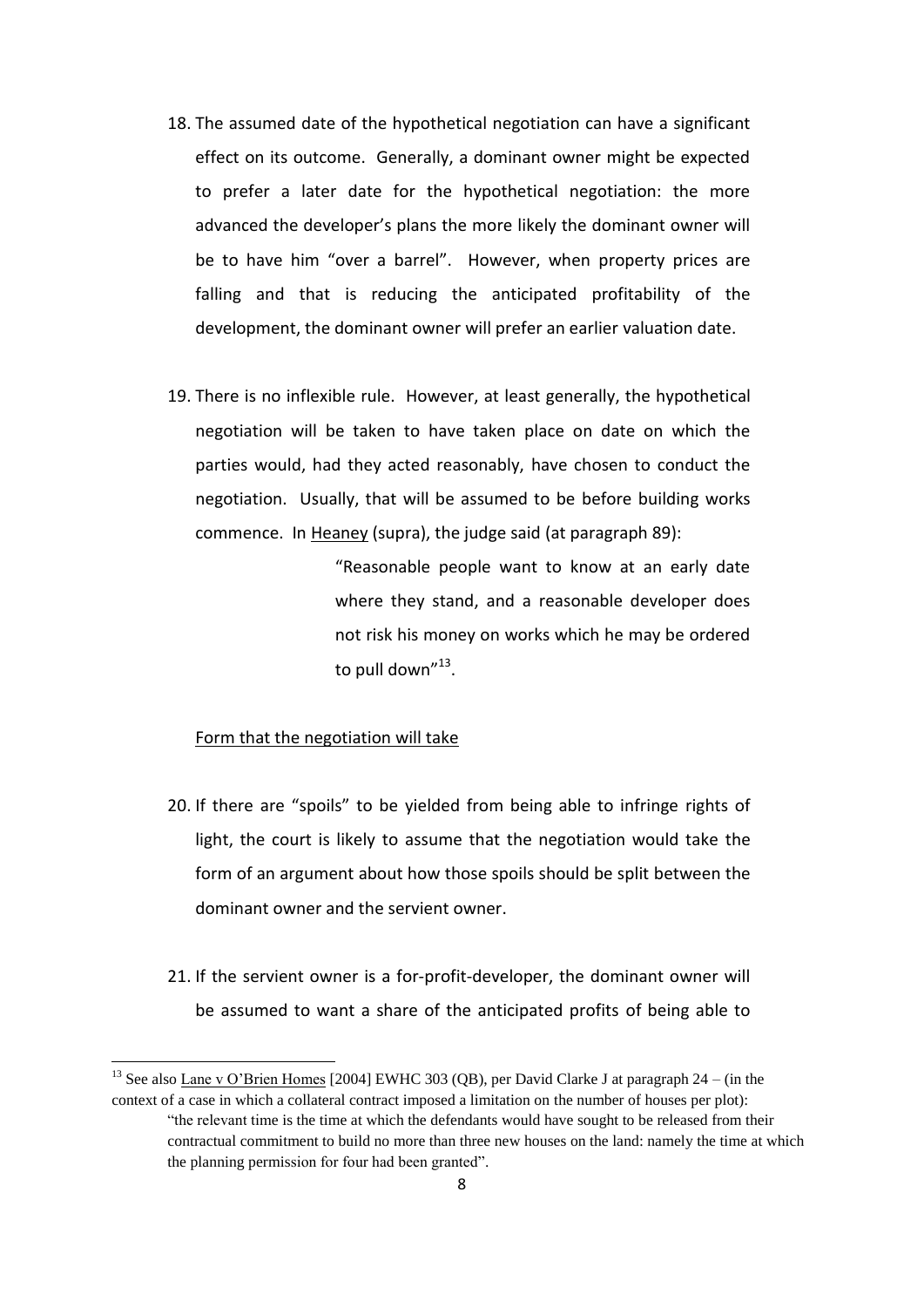undertake the development in a manner that interferes with the rights of light. In the case of a not-for-profit-development, the dominant owner will be taken to want a share of the "notional profit", namely a share of the difference between the increased construction costs, and increase in the value of the property, of being able to undertake the development in a way that infringes the rights of light: see, for example, Bracewell  $v$ Appleby [1975] 1 Ch 408). All this may raise evidentially complex issues relating to the alternative ways in which the development could have been undertaken which would not have involved any rights of light infringement. In turn, may raise questions, not only about the scope for a physical re-configuration of the development, but also of whether any re-designed development would have obtained planning permission.

### Actual profits and (actual) anticipated profits?

22. In the case of a for-profit-development, should the court have regard to the developer's actual anticipated profits at the relevant time? That may appear problematic if the (actual or hypothetical reasonable) developer would not, in fact, have provided the dominant owner with those figures if he had entered into a negotiation for the relaxation of the rights of light? Further, given that "principle and consistency indicate that postvaluation events are normally irrelevant"<sup>14</sup>, should the court take account of any actual profits (or, perhaps, losses) that the developer was ultimately able to make?

 $14$  See Lunn Polly (supra), per Neuberger LJ at paragraph 29. In World Wide Fund for Nature v World Wrestling Federation Entertainment Inc [2006] EWHC 184 (Ch), [2006] FSR 663, Peter Smith J said at paragraph 174 (of his first instance judgment) that:

<sup>&</sup>quot;The outcome of [the] hypothetical negotiation must be determined by reference to the parties' actual knowledge at the time that negotiations would have taken place".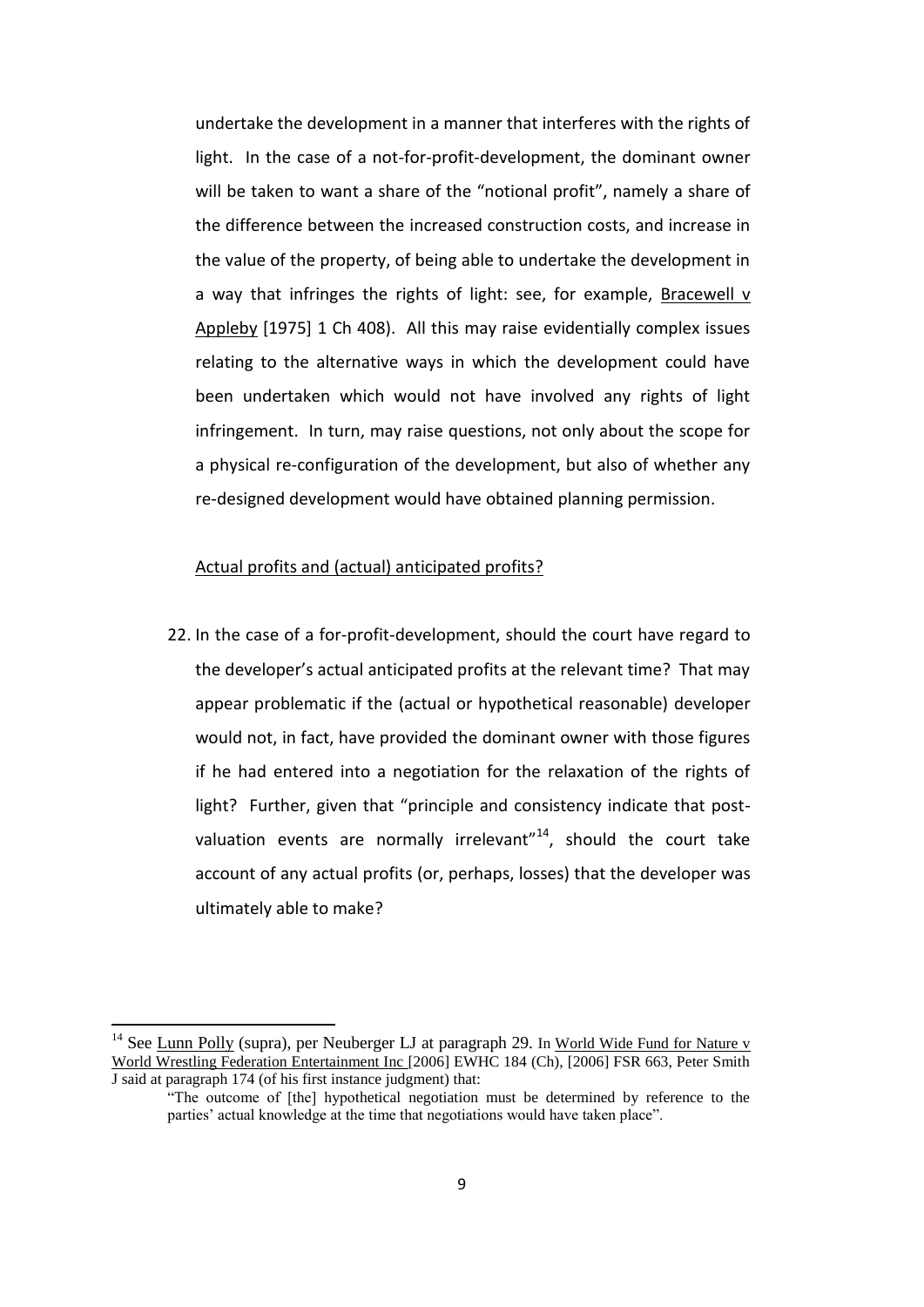- 23. In the event, the courts have, not only taken account of developers' estimates of profits, but they have also had regard to the actual profits that have been made: see, for example, Wrotham Park v Parkside Homes (supra), per Brightman J at p.815 ("with the benefit of foresight the developer would, in the present case, have said about £50,000 for that is the profit which Parkside concedes it made from the development"); Carr-Saunders v Dick McNeil Associates [1986] 1 WLR 923, per Millett J at p.931 ("no one recognised that documents which would throw light upon the profit to be made from the development were material and ought to be disclosed on discovery"); and AMEC (supra), per Anthony Mann QC at paragraphs 13 and 32 ("The negotiation analysis should not be taken to its logical end. I do not have to guess at something that events have in fact made certain").
- 24. Various possible justifications emerge from the case law.
- 25. The actual profits made by the developer may, of course, provide a useful guide to what the parties would have thought, at the time, about the likely profits: see Pell Frischmann (supra), per Lord Walker at page D4. It might also be thought to be disproportionate for the court to undertake the difficult task of ascertaining what the parties would have anticipated the profits to be, in light of the information known to them at the time, when the actual profits are known: see, in relation to a similar issue, Lunn Poly (supra), per Neuberger at paragraph 31. Finally, given the "quasi-equitable nature of such damages"<sup>15</sup> (whilst awarded under a statute, they are in lieu of an equitable remedy), fairness, and a sense that the developer should pay the true value of the loss of the

 $\overline{\phantom{a}}$ 

<sup>&</sup>lt;sup>15</sup> See Lunn Poly (supra), per Neuberger LJ at paragraph 29.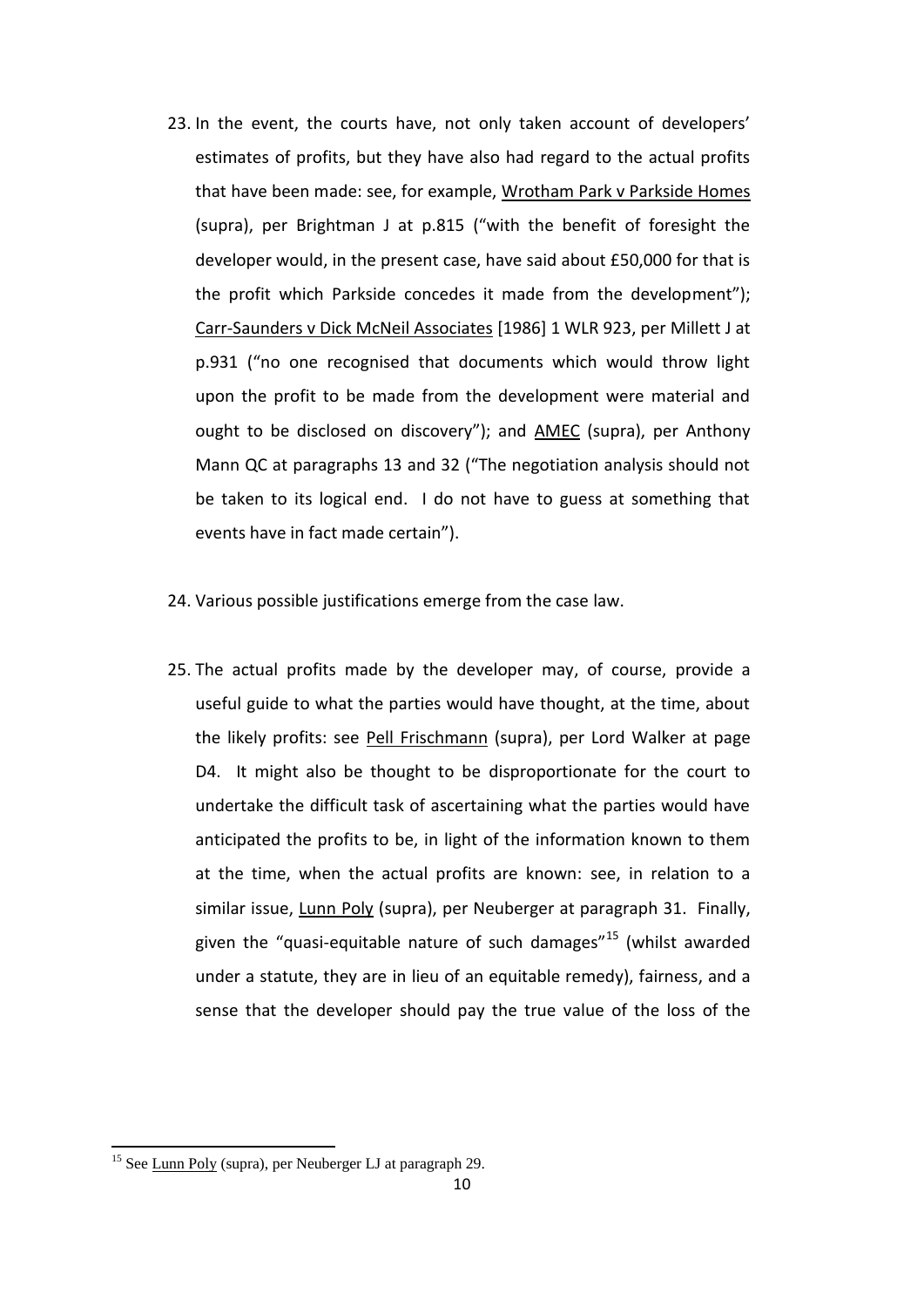right to an injunction, might be said to require the quantification of damages to be based on actual profits<sup>16</sup>.

#### **The percentage of anticipated profits that will be awarded?**

- 26. A reasonable, if rather crude, starting-point for thinking about what the court is likely to regard as the probable outcome of the hypothetical negotiations is 1/3 of the anticipated profits, or anticipated "notional profits", of being able to undertake the development in a manner interfering with the rights of light.
- 27. In Tamares Ltd v Fairpoint Properties Ltd (No.2) [2007] 1 WLR 2167, Gabriel Moss QC (sitting as a Deputy High Court Judge) said at page 2173:

"The use of a third share perhaps illustrates expectations in a negotiation of this kind, and seems to accord with common sense, which requires the proposed share of profit not to be so high as to put the developer off the relevant part of the development. It must be remembered that if a developer agrees to pay a third of an expected development profit regardless of whether it is actually made or not, he is taking a risk and the other party is not. This helps to explain the reasonableness of the one-third/two-thirds split rather than say a 50/50 or 40/60 split in a commercial context. The one-third approach can also be derived by analogy from the approach of the Lands Tribunal in the compulsory

 $16$  Perhaps this is what Anthony Mann QC (sitting as a Deputy High Court Judge) was alluding to when, in AMEC (supra), he said at paragraph 32 that taking account of actual profits "makes sure that the hypothetical negotiations have at least one foot in the realms of reality and limits the possibility of over- or under- compensation."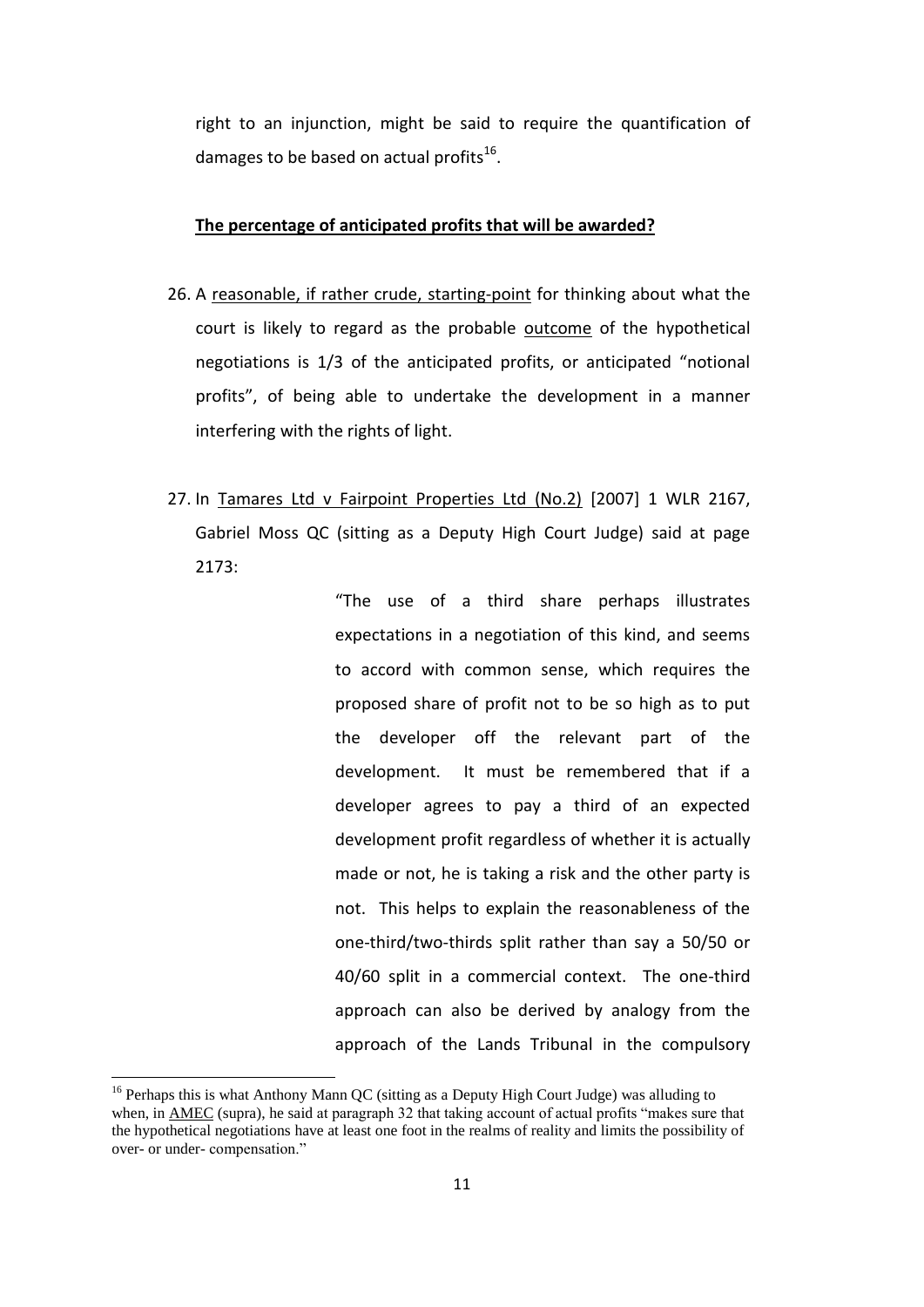purchase decision of *Stokes v Cambridge Corpn* (1961) 13 P&CR 77."

- 28. However, circumstances vary widely. In AMEC, Anthony Mann QC (sitting as a Deputy High Court Judge) emphasized, at paragraph 35(n), the need to arrive at a figure that "feels right." Very often, there will be factors in a case that will push damages substantially below, or substantially above, one third of the anticipated profits.
- 29. The extent to which the development detrimentally affects the dominant land will obviously have an impact on the sum that the dominant owner would be prepared to accept. In Tamares (supra) damages were reduced from £58,166 (being 30% of anticipated profits) to £50,000 as a result of the modest nature of the infringement<sup>17</sup>. In Wrotham Park (supra) the court awarded only 5% of anticipated profit. That was, in part, due to the fact that the impact of the development on the remainder of the estate was minimal. The court also took account of the fact that the estate owner enjoyed the benefit of the restrictive covenants, not for its own commercial benefit, but for benefit of residents of estate - included most of the defendants, who were owners of houses that had been built in breach of the restrictive covenant.
- 30. If the servient owner is an owner-occupier that might increase the amount of damages. In Bracewell v Appleby [1975] 1 Ch 409, in which the dominant owners were awarded 40% of notional profit, the court had regard to the fact that the servient owner wanted "to live in, and does now live in, [the property that had been built] and...would have been prepared to pay what is relatively to his notional profit quite a large

<sup>&</sup>lt;sup>17</sup> See also **Bracewell v Appleby** [1975] 1 Ch 408, Carr-Saunders v Dick McNeil Associates [1986] 1 WLR 922, per Millett J at p.931, Deakins v Hookings [1994] 1 EGLR 190, per HHJ Cooke at page 196, and Small v Oliver & Saunders (Developments) Ltd [2006] 3 EGLR 141, per Mark Herbert QC (sitting as a Deputy High Court Judge) at paragraph 93.